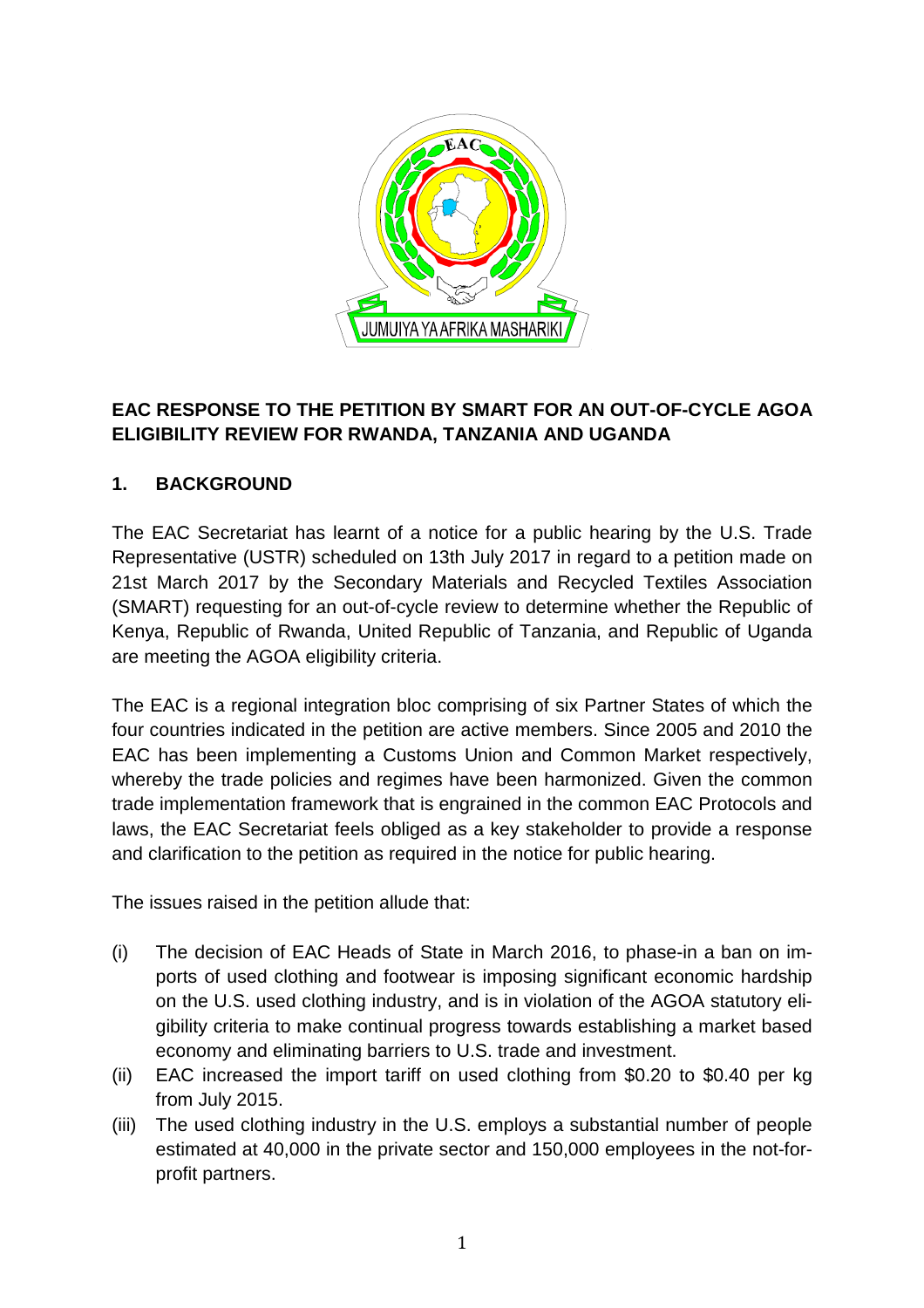- (iv) The ban of used clothing by the EAC Heads of State has led to a loss of 24,000 jobs and at least 40,000 US based jobs in the private sector will be affected.
- (v) Used clothing exports to EAC countries is significant at approximately \$124 million hence a phase-in ban of used clothing is leading to a significant decline in revenue for the industry.
- (vi) The ban will substantially suppress the price of used clothing and cause untold environmental costs and damage to US since the used clothing will be discarded into the local landfills in US.
- (vii) The ban will lead to significant job losses to people in EAC involved in imported used clothing.
- (viii) The ban will deny EAC people access to much needed access to affordable quality apparel which will create a void for cheap substitutes from China and the Far East which will promote smuggling.
- (ix) No duty increment has been announced for imports of China and other Asian produced textiles.
- (x) The banning of used clothes in order to protect and develop local industry goes directly counter to the concept of developing a market based economy as required by AGOA beneficiaries.
- (xi) The ban and duty increases will create greater poverty in EAC nations by eliminating hundreds of thousands of jobs in EAC and make available clothing far less affordable.
- (xii) The Trade Policy Staff Committee (TPSC) should temporarily suspend EAC countries indicated in the petition from duty free access to U.S. and AGOA for all currently eligible exports until they take steps to reverse the ban by removing the increased duties and halting any further activity towards the ban.

Following the petition it has come to the attention of the EAC Secretariat that:

- (i) USTR, in consultation with the Trade Policy Staff Committee (TPSC), has announced the initiation of an out-of-cycle review of the AGOA eligibility of the Republic of Rwanda, United Republic of Tanzania, and Republic of Uganda.
- (ii) USTR has determined that an out-of-cycle review of Kenya's AGOA eligibility is not warranted at this time, due to recent actions taken by Kenya, including reversing tariff increases, effective July 1, 2017, and committing not to ban imports of used clothing through policy measures that are more trade-restrictive than necessary to protect human health.
- (iii) The AGOA Subcommittee of the TPSC will consider written comments, written testimony, and oral testimony in response to this notice to develop recommendations for the President as to whether the Republic of Rwanda, United Republic of Tanzania, and Republic of Uganda are meeting the AGOA eligibility criteria.
- (iv) The AGOA Subcommittee of the TPSC will convene a public hearing on July 13, 2017.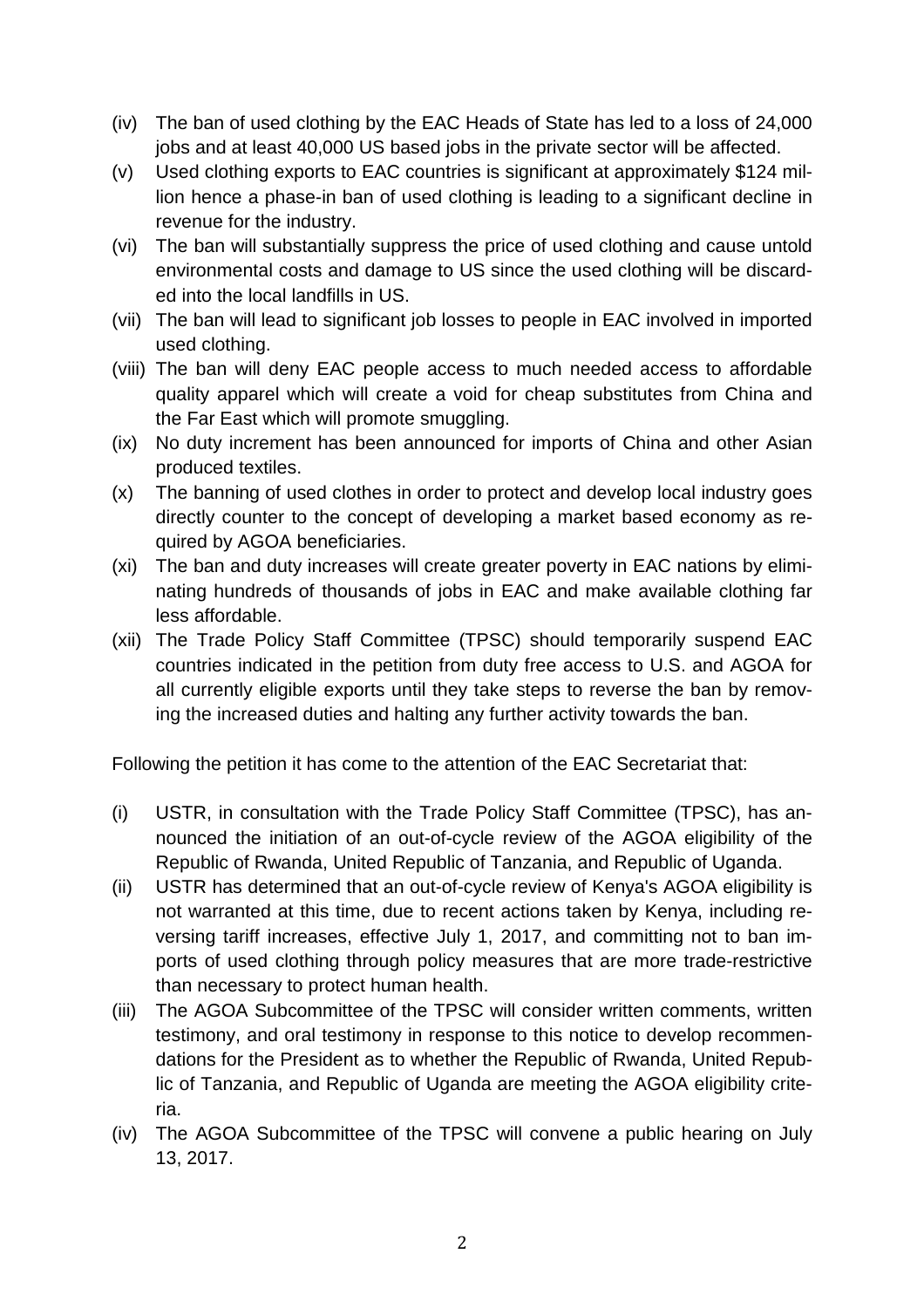## **2. RESPONSE TO THE PETITION BY SMART**

As earlier indicated, the EAC finds it imperative to provide a submission clarifying on the issues raised in the petition. This stems from the fact that EAC as an integrated regional body pursues and implements harmonized trade regimes under the Customs Union which is being consolidated into a Single Customs Territory. Secondly, EAC has been galvanizing its industrialization development agenda through common programs and strategies to promote our industrial sector, export promotion and value chain development. The response also arises from the fact that the petition has been sparked off by a collective decision made by EAC Heads of State in relation to promotion of textile and footwear manufacturing, which touches on importation of used clothing. The response is therefore as follows:

- (i) EAC Heads of State Summit which is comprised of the Presidents of the six Partner States is the apex organ of the EAC which gives direction and impetus to the integration process of the EAC. One of the fundamental goals under the EAC Treaty is to promote industrialization in the EAC in order to attain a competitive position in global trade. Textile and footwear manufacturing among others was identified as a priority sector where EAC should put focus. The decision of the Heads of State in March 2016 was to revamp the textile sector and the whole value chain which had once been one of the vibrant sectors in the 1960s and 70s. Indeed EAC countries were among the major producers of cotton, lint and fabrics in Africa. The decision did not slap a ban on the importation of textiles but is an initiative to promote the textile and footwear industry while progressively phasing out used textiles on a gradual basis.
- (ii) The EAC has a tariff structure that was exhaustively negotiated by EAC Partner States before the coming into force of the Customs Union in 2005. After comprehensive analysis of the EAC economic environment, a simple and moderate three-band structure of 0% for raw materials, 10% for intermediate goods, and 25% for finished goods was agreed upon. Fifty Six (56) products including worn clothes/footwear and cotton fabrics were placed under a sensitive list based on a clearly defined criteria and their rates were above 25%.
- (iii) The Common External Tariff is compliant with the WTO requirements in regard to tariff binding and the two trade policy reviews undertaken by the WTO in 2006 and 2012 fully endorsed the EAC trade regime as satisfactory and compatible with WTO.
- (iv) In 2003/2004 while negotiating the EAC tariff it was decided to protect the textile industry in EAC, hence worn clothing were give a duty rate of 50% or \$ 0.75 per kg (whichever is higher) based on the international researched values at that time. Likewise 15 products of cotton fabrics and garments were also given a sensitive rate of 50%. However, the sensitive rates of worn clothing were revised downwards to 35% or \$0.20 (whichever is higher) immediately thereafter in July 2015 after realizing that the abrupt rise of the rate in some partner states would negatively impact on the used garment sector in the region. It should be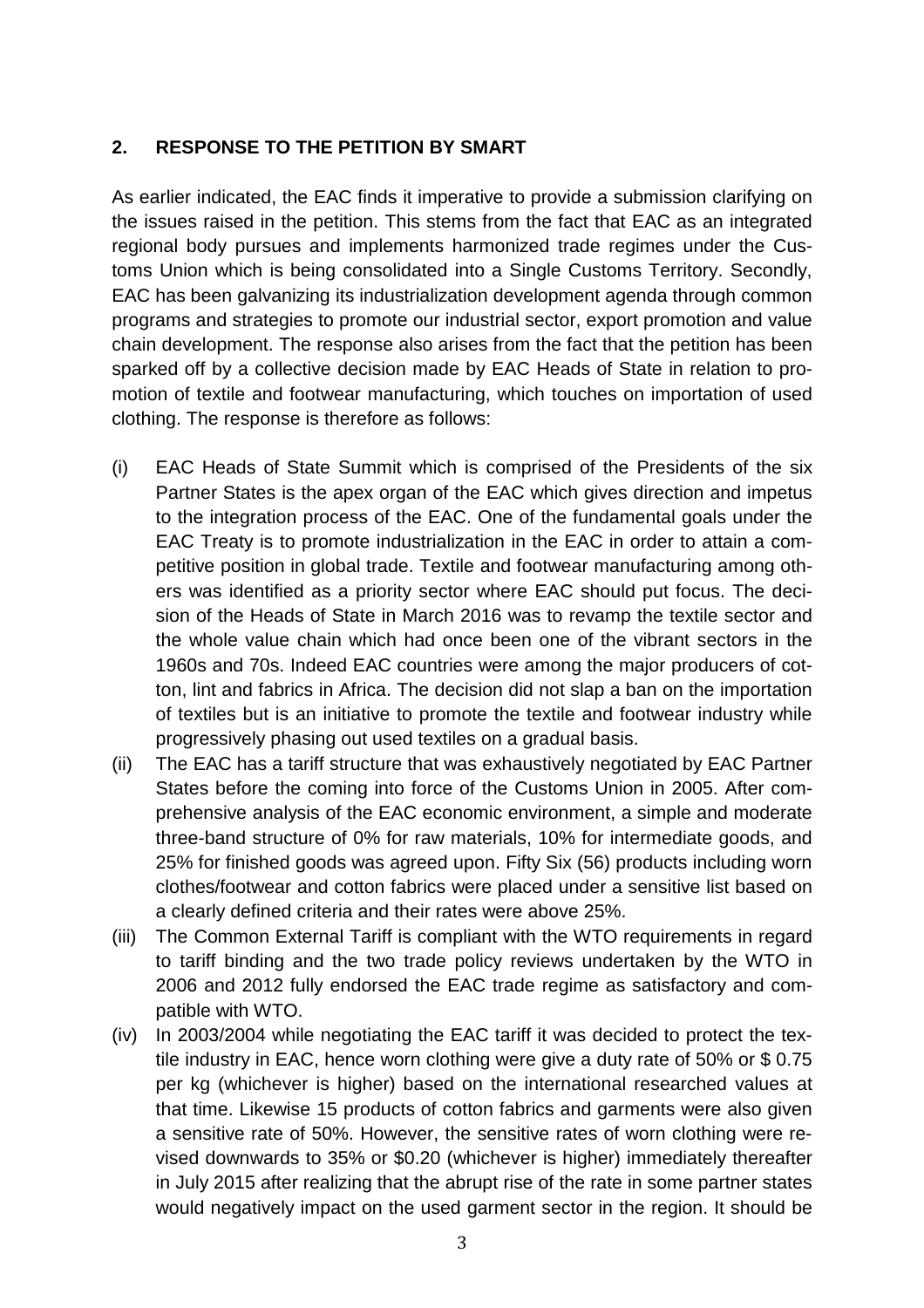noted that the adoption of specific rate alternately with the ad valorem rate was to address the challenges of valuation of used clothing. The specific threshold of \$0.20 per kg was derived by applying the 35% on average CIF prices of the used clothing once landed at the first port of entry such as Mombasa and Dar es Salaam.

(v) The review of the specific duty threshold from \$0.20 to \$0.40 per kg while maintaining the 35% was not a tariff increment but a realignment made after 11 years to reflect the realistic landing price of used clothing to be compatible with the ad valorem rate of 35%. This was done through a comprehensive analysis as indicated here below:

#### 262 Review of the specific duty rates of worn clothing and other worn articles in the EAC Common External Tariff.

The Sectoral Council considered the proposal to review the specific duty rates in the EAC Common External Tariff in the year 2014. The review of the specific rates on Rice and Sugar was finalized and adopted by the Council in 2015. Furthermore, the Secretariat was directed to finalize the research on specific duty rate for Worn clothing and other worn articles of worn clothing.

The current import duty rate of worn clothing and other worn articles is 35% or \$0.20/kg whichever is higher. The Experts identified the current prices of the worn clothing and other worn articles through various sources of data on international market prices and came up with the following findings:

| S/N              | Description of worn USD/Kg<br>clothing/supplies                                                                                            |               | <b>AVERAGE</b><br>USD/Kg |
|------------------|--------------------------------------------------------------------------------------------------------------------------------------------|---------------|--------------------------|
| 1.               | Used clothing used summer wear                                                                                                             | $0.75 - 1.50$ | 1.13                     |
| 2.               | Premium mixed warehouse bulk                                                                                                               | $0.60 - 1.40$ |                          |
|                  | wholesale second hand used<br>clothing                                                                                                     |               |                          |
| $\mathbf{3}$ .   | Bulk wholesale used clothing,                                                                                                              | $0.50 - 1.50$ |                          |
|                  | clothes second hand dress                                                                                                                  |               |                          |
| $\overline{4}$ . | China 100% cotton used                                                                                                                     | $0.29 - 0.39$ | 0.34                     |
| 5.               | Cheap second hand clothing,<br>wholesale second hand clothes<br>Germany                                                                    | $0.70 - 1.50$ | 1.1                      |
| 6.               | Cotton, Silk, jeans, polyester, etc.<br>materials and adults, children,<br>babies, age group used clothing<br>and shoes origin second hand | $0.8 - 1.50$  | 1,15                     |
| 7.               | Summer used clothing in bulk                                                                                                               | $1.3 - 1.5$   | $1.4^{\circ}$            |

### Table 1: Worn Clothing and Other Worn Articles Fob Value USD/Kg

54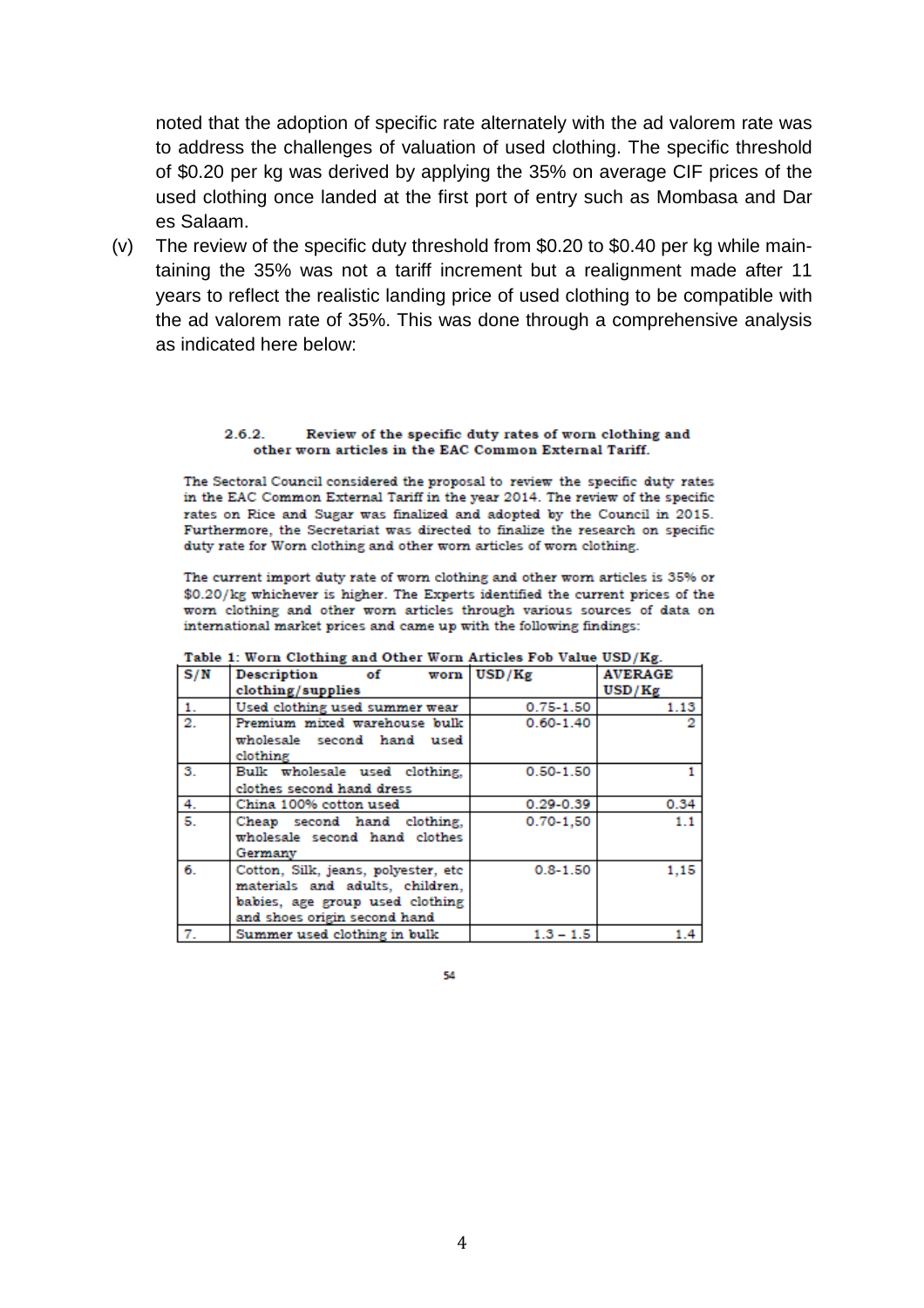Source: http://www.alibaba.com/tradesearchusedarticles

From the findings above, the average FOB price of worn clothing and other worn articles is USD 1.16/Kg and the average of low price ranges is USD 0.70/Kg, therefore the recommendable specific duty rate for Worn clothing and other worn articles be USD 0.40/Kg which is 35% of the FOB USD 1.16/Kg.

The Experts also took note of the current FOB prices applicable in the Partner States as presented in the table below:

| Product                   | Rwanda<br>(FOB)USD                                      | Kenya<br>(FOB)USD                                       | Burundi<br>(FOB)USD | Tanzania<br>(FOB)USD | Uganda<br>(FOB)USD                                                                                                                                |
|---------------------------|---------------------------------------------------------|---------------------------------------------------------|---------------------|----------------------|---------------------------------------------------------------------------------------------------------------------------------------------------|
| Second<br>hand<br>clothes | Grade $1 = 1$ / $kg$<br>Other<br>$grades = 0.75$ / $kg$ | Grade<br>$1 = 1 / \text{kg}$<br>Grade<br>$2 = 0.75$ /kg | $0.70$ / $kg$       | $0.48/\mathrm{kg}$   | $0.85/\text{kg}$                                                                                                                                  |
| Second<br>hand<br>shoes   | Grade $1=1/kg$<br>Other<br>grades=0.75/kg               | Grade<br>$1 = 1 / \text{kg}$<br>Grade<br>2=0.75/kg      | $0.70$ / $kg$       | 0.53/kg              | USA,<br>UK<br>and<br>Canada is<br>1.20/kg<br>Other<br>countries<br>is $0.91/kg$<br>Sorted<br>from<br>Partner<br>States<br>is<br>$2.4/\mathrm{kg}$ |

From the findings above, the average FOB price of worn clothing and other worn articles is USD 1.16/Kg and the average of low price ranges is USD 0.70/Kg, therefore the recommendable specific duty rate for worn clothing and other worn articles be USD 0.40/Kg.

### **Recommendation:**

From the above findings and conclusions the team recommends that the specific duty rate for worn clothing and other worn articles be USD  $0.40$ /Kg.

### 55

From the above the \$0.20 per kg had become redundant because the base CIF values used in Partner States would yield higher taxes if 35% is applied compared to \$0.20 per Kg since the principle of "whichever is higher" would apply.

- (vi) It suffices to note that the review of the specific rate does not isolate worn clothing but covered all sensitive goods including rice and sugar. Sugar was revised from 100% or \$200 per MT to 100% or \$450 per MT while rice changed from 75% or \$200 per MT to 75% or \$345 per MT. Other items such as cement, crown corks and match boxes were dropped from the sensitive list.
- (vii) The sensitive rate on worn clothing is not discriminatory to imports from USA but applies to all imports of used clothing from any country. Preliminary data in-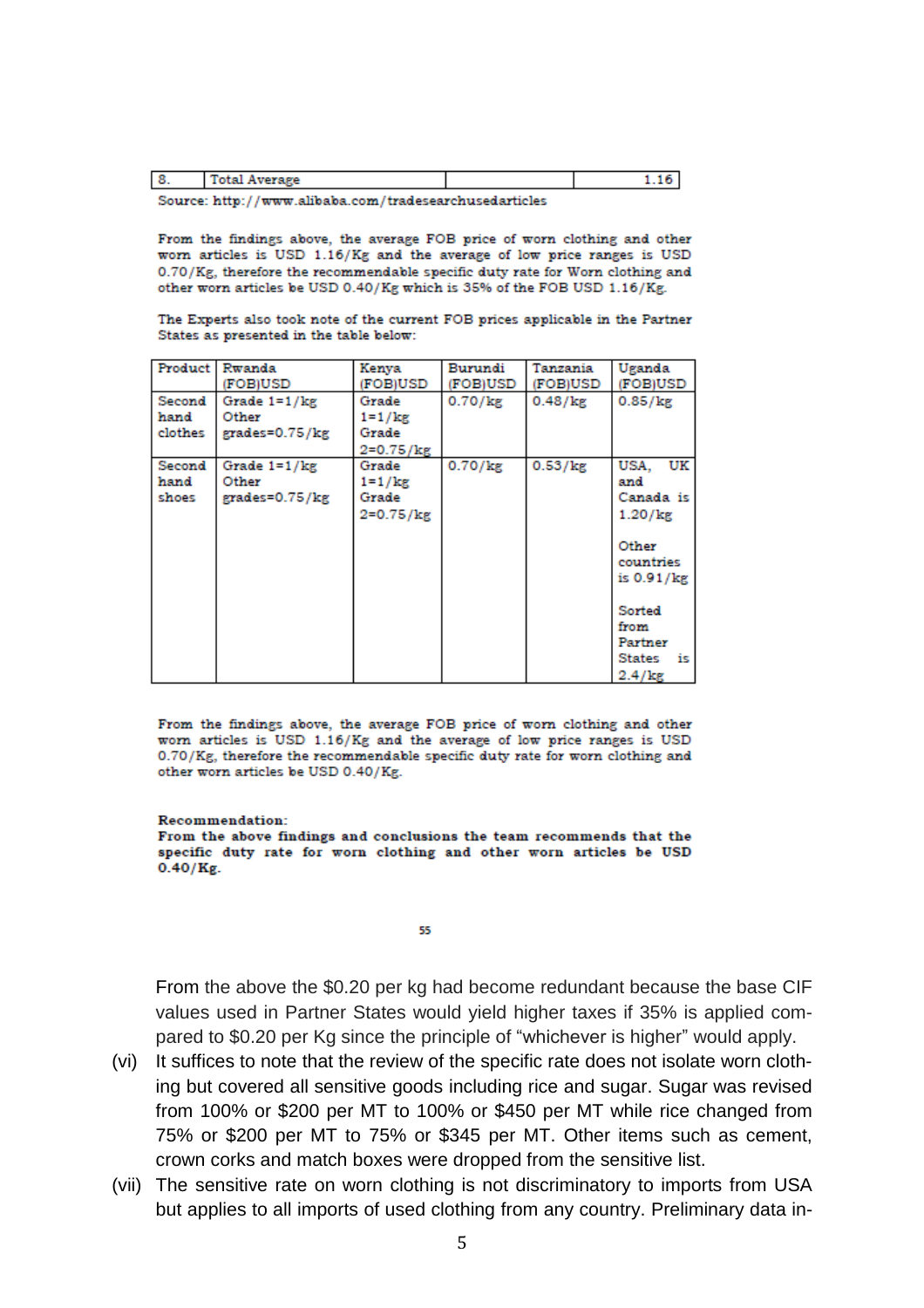dicates that most used clothes imported in EAC Partner States originate from China, Canada and USA. Likewise new cotton fabrics and garments are also subjected to 50% import duty and the leading exporter of cotton fabrics and fabrics of cotton mixed with synthetic materials originate from the Far East and China. It should be noted that the rest of fabrics of textiles and garments not under the sensitive list attract the maximum rate of 25%. It is therefore not realistic to assume that textiles are not subjected to high taxes when imported from China and other countries.

- (viii) The EAC is highly cognizant of the levels of employment by the used clothing industry in the U.S. and EAC. Equally EAC is desirous of job creation that will arise from revamping its textile and footwear manufacturing value chain and income growth of the people involved in cotton growing, ginning, weaving, garment manufacturing, leather tanning, shoe making and retail business.
- (ix) The fear of environmental impact caused by the discarding of used clothing in US is equally a concern of EAC since eventually the used clothes would also be discarded after use in EAC. It should be noted that EAC both at regional and national level are aggressively developing environmental protection laws and interventions particularly the littering of plastic materials and bags. Used and discarded clothing are equally menace.
- (x) EAC has adopted a deliberate program to promote exports through Export schemes. These schemes are explicitly catered for in the Protocol Establishing the Customs Union, the EAC Customs Management Act and the EAC Regulations. Recently the Council of Ministers decided to establish Special Economic Zones in EAC through the Customs Union Protocol. These schemes which enjoy a wide range of tax incentives have been a vehicle for the apparel and garment manufacturing for AGOA. Presently EAC is considering opening up the Export Scheme products to the local market to boost access to fairly priced garments. Kenya and Rwanda have commenced this program and the results are very positive. Once the textile mills are operationalized in the region, EAC will access fairly priced new apparel similar to that the EAC is exporting to USA under AGOA.
- (xi) Development of the local textile industry will not undermine the market based economy stipulated under AGOA as it will boost more production for export and local market that will see EAC countries enhance its export volumes to the U.S. This will break the current vicious circle of minimal value addition in the region that leads to low income and low investment.
- (xii) Related to the above, it should be noted that EAC trade with U.S. has been increasing progressively since 2005. Apart from worn clothing, EAC countries import significantly from U.S. capital goods, plant and machinery, agro chemicals, aircrafts and parts, furnishing materials, petroleum equipment. It should also be noted that nearly all these products do not attract any duty under the EAC tariff. The EAC has for a long time been registering trade deficits in its trade with USA.
- (xiii) All EAC countries have established open market-based economies as provided in the Treaty. A number of U.S. companies have established in EAC in the ser-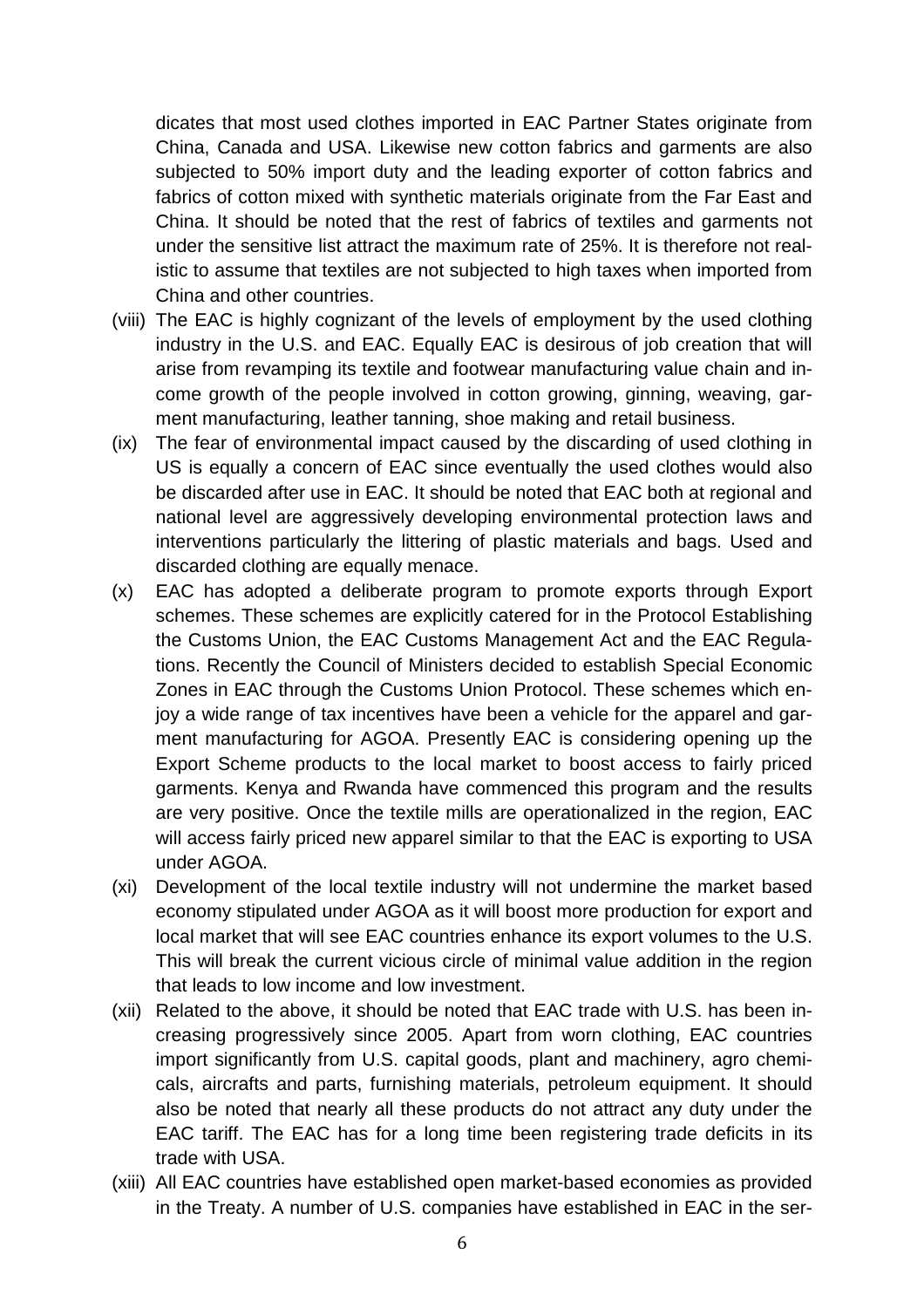vice and manufacturing sector because of the opportunities created by the EAC integration. The areas include banking, insurance, health, shipping, fast food and manufacturing.

- (xiv) The sanitary requirement on used clothing has been in place for a long time now and it is an international standards normal practice. EAC has progressively been developing a harmonized quality standards program and is currently looking at the used clothing standards so that there are no variations in quality requirements across all the Partner States. All countries in the world have quality standards requirements imposed on both local and imported goods to protect its people and environment. The prohibition of the used undergarments is a hygiene requirements to prevent spread of infectious diseases. This position of EAC to prohibit used undergarments is a position of principle which cannot be varied.
- (xv) The EAC is aware that the business environment is dynamic and the tariff setting cannot be static. Currently a comprehensive review is being undertaken on the tariff structure and rates in response to the trading environment. This review which will end in September 2017 will cover all products in the Tariff Book including used clothing. Realistic considerations will be made based on agreed criteria and empirical data collected. Teams are already in the field collecting quantitative and qualitative data to inform this process. Stakeholders are being consulted including those involved in the trade of used clothing.
- (xvi) Currently there are ongoing discussions under the EAC-U.S. Trade and Investment Partnership which will establish a practical working arrangement between the two parties. Progress has been achieved in a number of areas such as the conclusion of the Cooperation Agreement on Trade Facilitation, Sanitary and Phyto Sanitary measures (SPS) and Technical Barriers to Trade (TBT). EAC is determined to ensure all areas of cooperation are concluded and implemented and this will create a platform on which to discuss such issues without reaching such level. EAC has planned to continue the engagements as agreed and will revive the discussions immediately after this public hearing.

### **2. CONCLUSION**

EAC wishes to reaffirm that the eligibility to AGOA by its Partner States is of great benefit to the people of EAC and U.S. The need to attract more investment is still high on the agenda. EAC has been recognized as the fastest integrating region in Africa having transformed into a Customs Union and Common market in a short time. Collective policy decisions are made to realize the objectives of economic, social, political and cultural cooperation and development. Eligibility to AGOA is therefore a critical vehicle to boost it industrialization and promote exports. The tariff regime is a tool used to manage trade, collect revenue and protect the people and environment. Continuous review will be undertaken to ensure EAC integration is on track without disadvantaging any party.